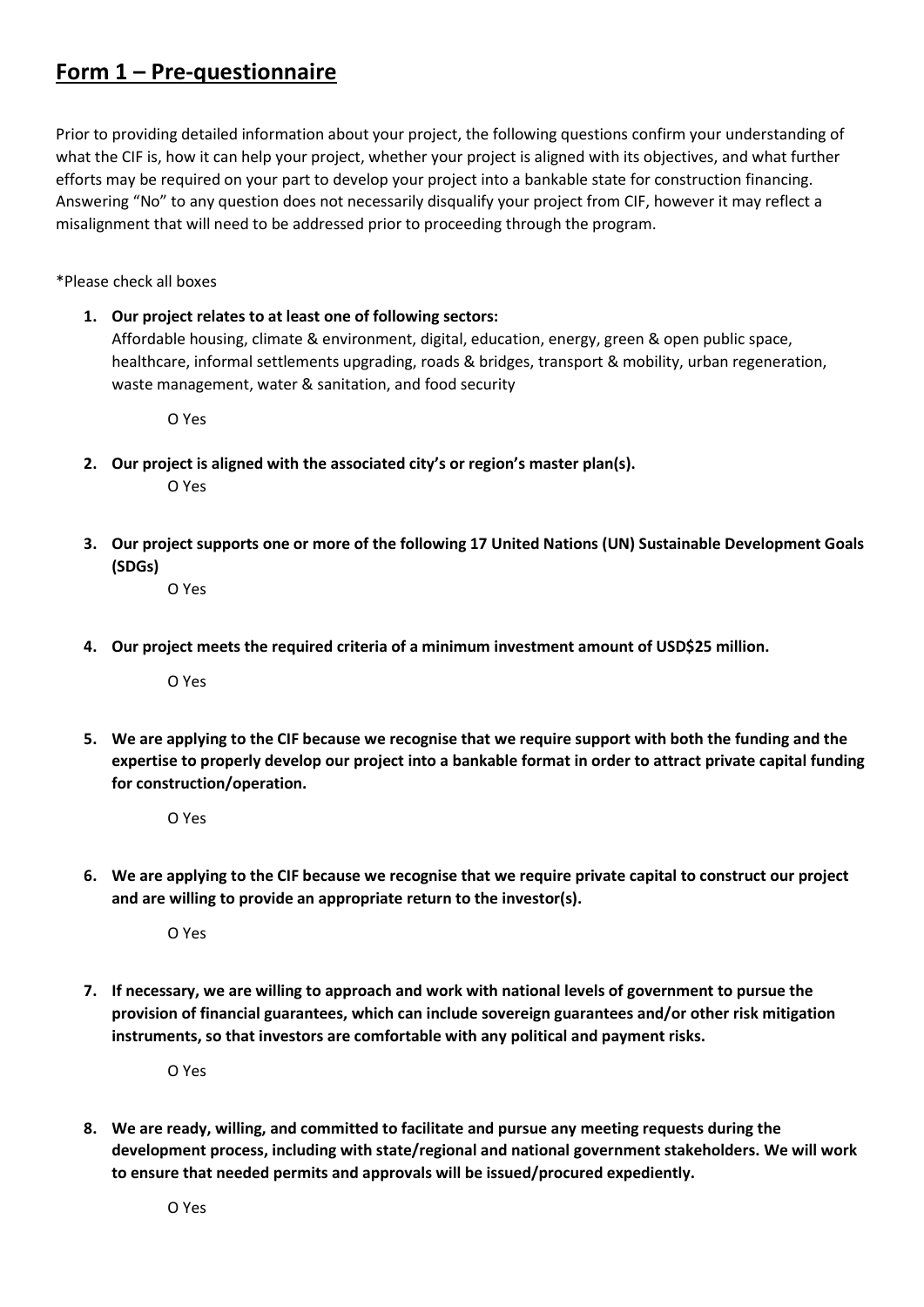**9. Should the project require any tax/regulatory incentives or any other general waivers to reduce construction and operating costs as a way to achieve economic viability, we are ready, willing, and committed to work regionally and nationally to ensure that they are implemented for the benefit of the project.** 

O Yes

**10. We recognize that political risk exists during development. If we walk away from the project (or frustrate the process) during active development, we commit to repaying any individual CIV investors' capital contributions up to the point where development is terminated, on a dollar-for-dollar basis.** 

O Yes

11. **Official representative of the project:** 

(Description: Please state the name of the official contact person for this project. Note that we will be contacting and addressing all project-related inquiries with this individual)

Title (e.g., Mr., Dr., etc.):

Name:

Role (e.g., Consultant, Secretariat, Project Manager, etc.):

Contact email:

Confirm email:

Organisation name:

12. **Project title:**

#### 13. **Project location:**

Region/City:

**Country:**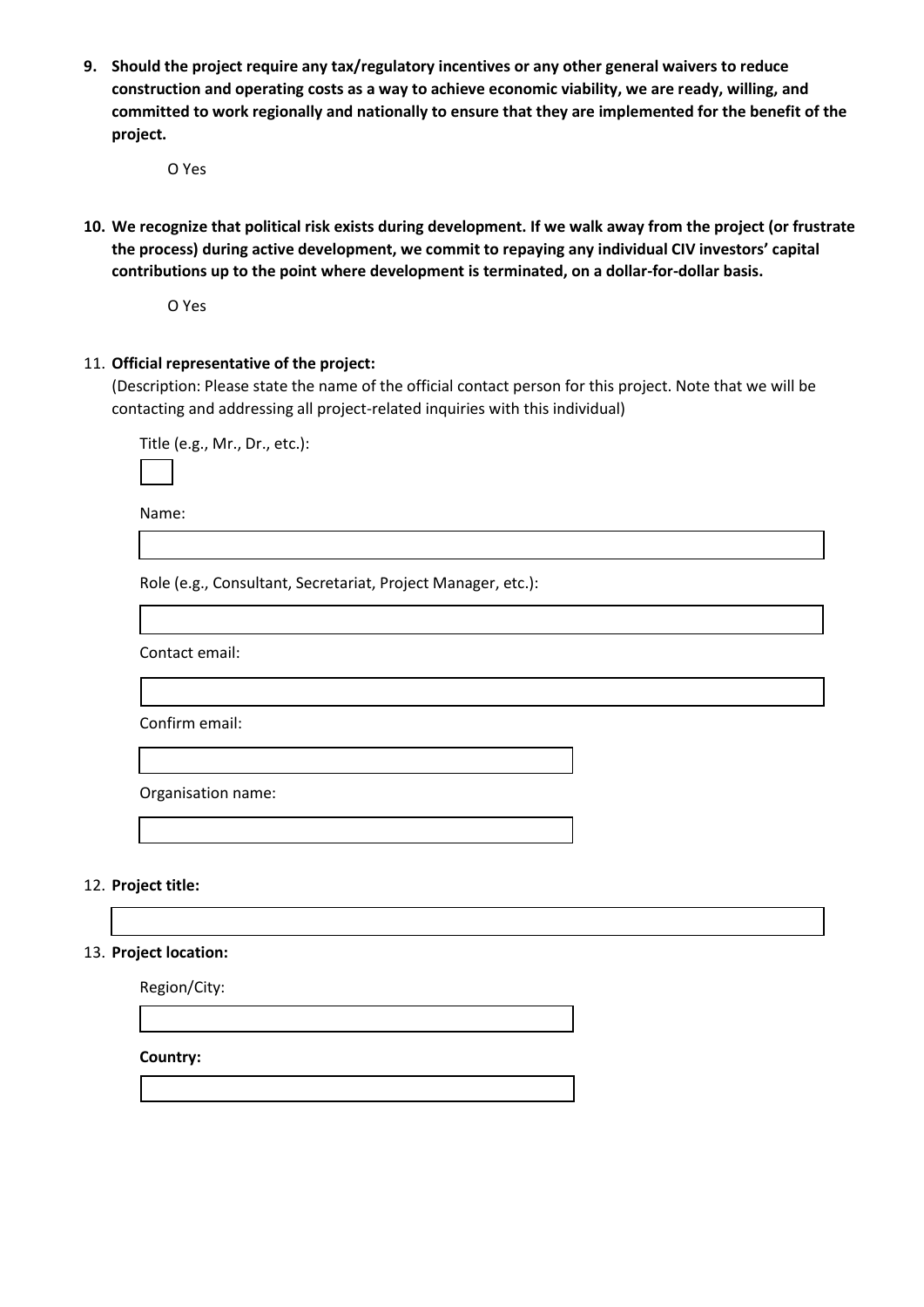# **Form 2 – Project Questionnaire**

*Note: The words 'applicant' or 'promoter' or 'sponsor' refer to the project's promoting entity rather than the individual responding to the questions. If the applicant is a government entity, that entity is the 'promoter' for the purposes of these questions, and uses of the term 'government' within them refer to other levels of government not associated with the promoter.*

The following questions relate to the characteristics and current development status of your project. Your answers will help us to confirm its appropriateness for CIF and to determine how far you have progressed with development to date as well as what assistance you require from CIF. Please answer as many questions as possible to the best of your ability and (at the end) provide any documentation from work that has been completed to date that supports your answers.

To provide context to the questions, the following graphic describes the stages generally associated with the project creation process and shows when each of the two CIF funding mechanisms are applicable.

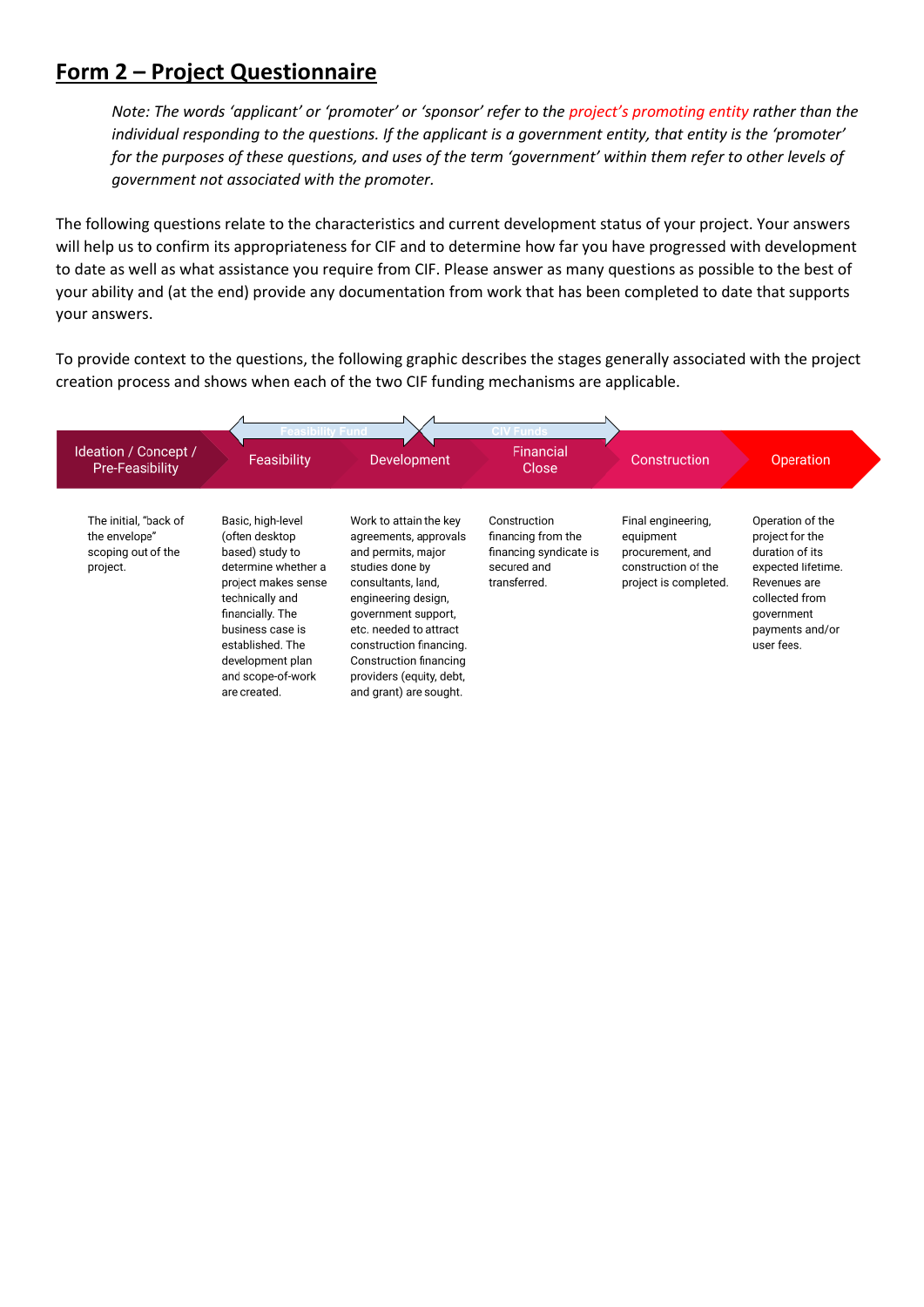# **SECTION 1: General description of proponent and project**

1. **Please provide a general project description, including the technologies to be employed and the intended user/customer type. You will be asked to describe the objectives and business model in subsequent questions.**

Title:

Brief description (max 500 words)

2. **Please describe the specific problems the project will address and its objectives.** (max 500 words)

#### 3. **Please identify the sectors that apply to your project.**

(1 main (minimum) + 2 sub-sectors (optional))

- o Affordable Housing
- o Climate & Environment
- o Digital
- o Education
- o Emergency response
- o Energy
- o Food security
- o Green & open public space
- o Healthcare
- o Informal Settlements Upgrading
- o Local economic development
- o Roads & Bridges
- o Transport & Mobility
- o Urban Regeneration
- o Waste Management
- o Water & Sanitation
- o Women's economic empowerment
- o Others: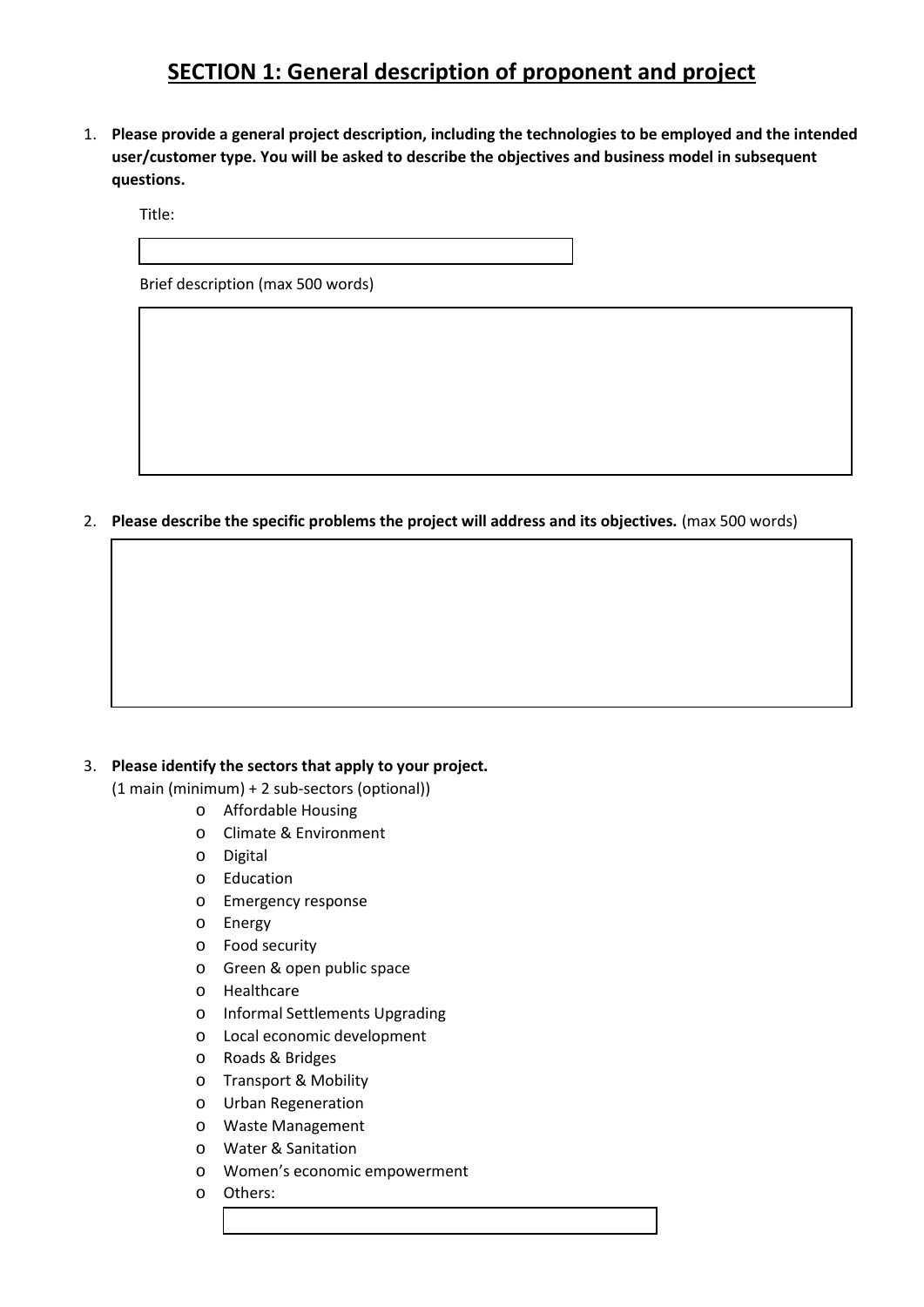4. **Please describe how your project aligns with/supports the objectives of the associated city's or region's master plan(s)** (max 500 words)

#### 5. **Please select any of the following vulnerable groups that could also benefit from this project:**

- o Children and youth
- o Women
- o Persons with Disabilities/Differently Abled
- o Small and medium-sized enterprises, micro-enterprises
- o Tribes, indigenous groups
- o Low-income communities
- o Other:
- **6. Besides any financial assistance sought from CIF, what areas of project development support/expertise do you require help with?** 
	- o Business case/Feasibility study
	- o Environmental/Social impact studies
	- o Architectural services (architecture and landscape)
	- o Project management systems
	- o Engineering support
	- o Urban Intelligence (Strategy)
	- o Digital technology support
	- o Market Research and demographic profile
	- o Capacity building
	- o Others: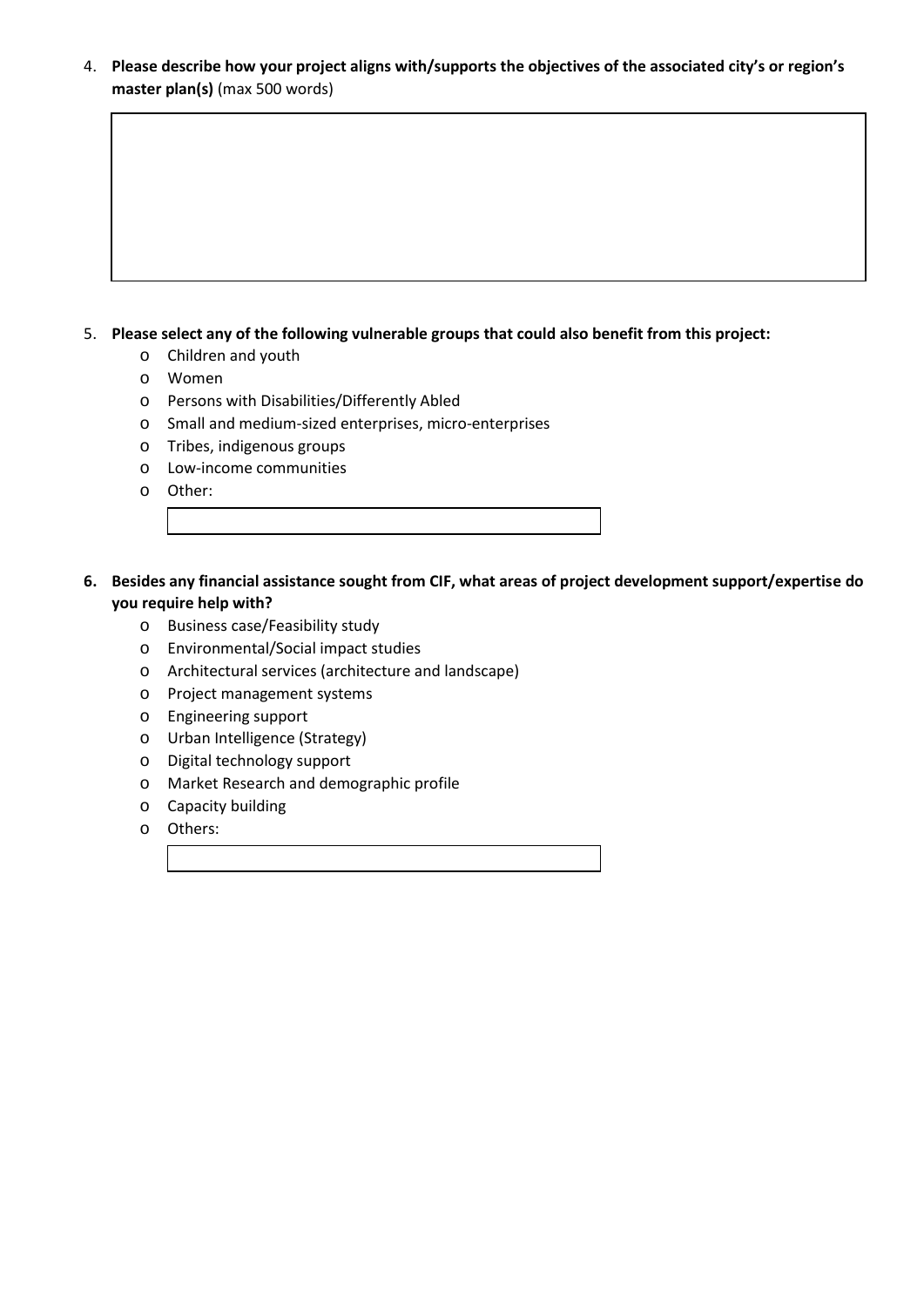## 7. **Has your organisation carried out a Public Private Partnership (PPP) project before?**

#### o Yes/No

If yes is selected, please specify:

Details and nature of the PPP project (max. 500 words)

Project implementation & success (max. 500 words)

Upload: Attachment

Drop file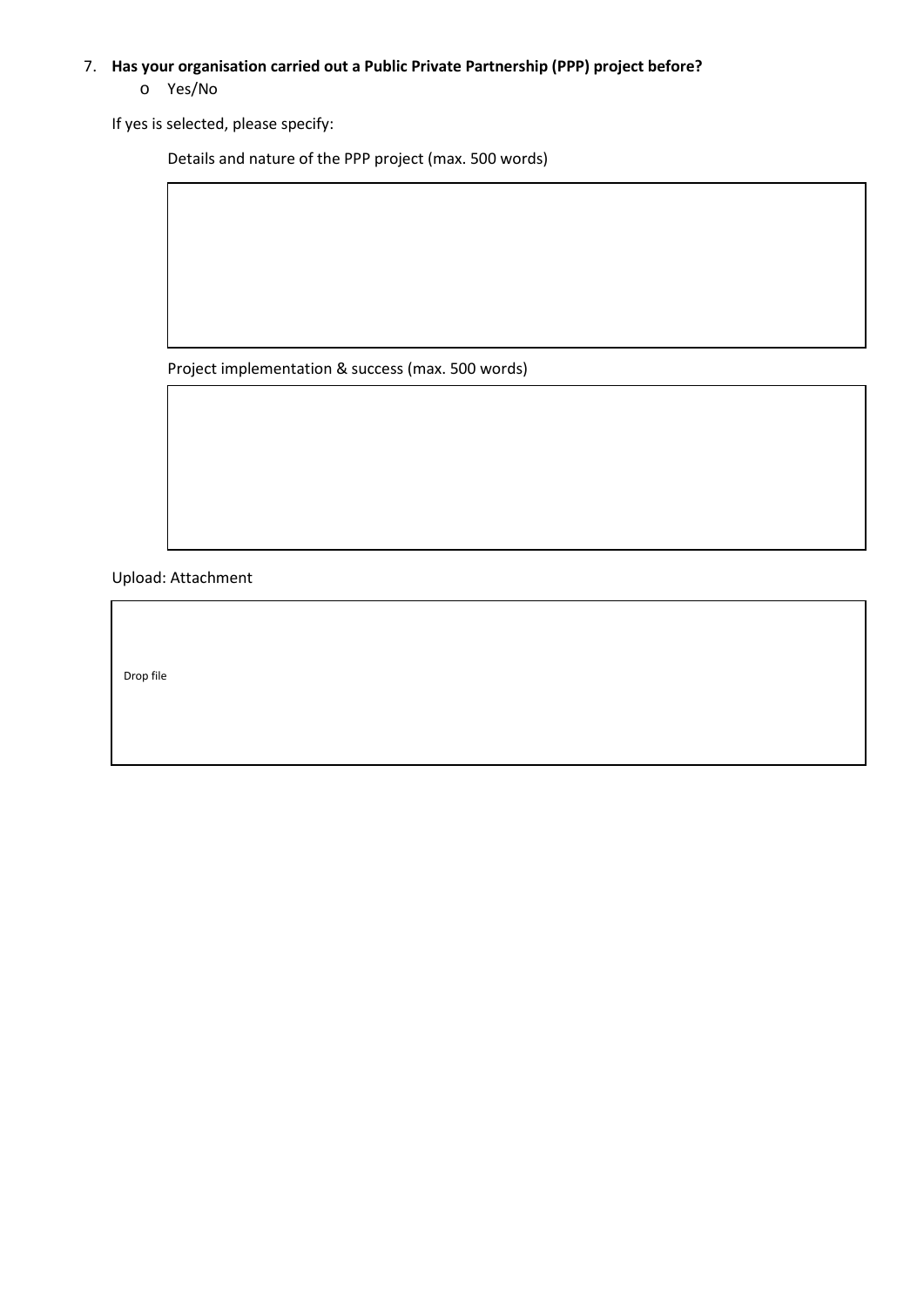# **SECTION 2: SDG alignment**

**8. Please identify which United Nations (UN) Sustainable Development Goals (SDGs) your project supports and describe how it does so (Maximum 5).**

| <b>SDG</b><br>(number) | <b>SDG targets</b><br>(sub-number) | How does your project align<br>with the SDG targets (max.<br>100 words) | List relevant metrics that are applicable for the selected<br>SDG targets (max. 100 words) |
|------------------------|------------------------------------|-------------------------------------------------------------------------|--------------------------------------------------------------------------------------------|
|                        |                                    |                                                                         |                                                                                            |
|                        |                                    |                                                                         |                                                                                            |
|                        |                                    |                                                                         |                                                                                            |
|                        |                                    |                                                                         |                                                                                            |
|                        |                                    |                                                                         |                                                                                            |
|                        |                                    |                                                                         |                                                                                            |
|                        |                                    |                                                                         |                                                                                            |
|                        |                                    |                                                                         |                                                                                            |
|                        |                                    |                                                                         |                                                                                            |
|                        |                                    |                                                                         |                                                                                            |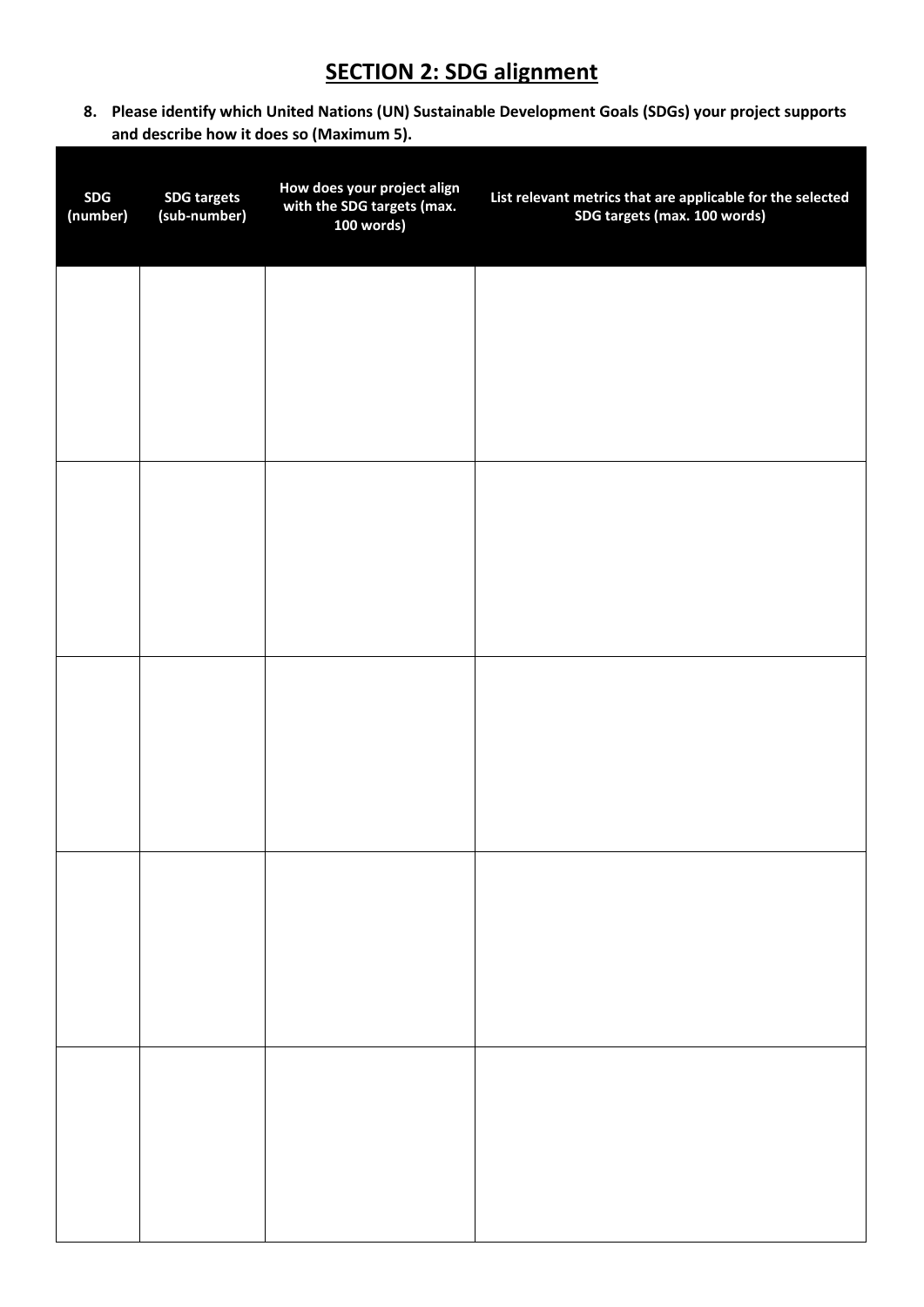### 9. **Please provide the following information about the estimated/planned budget for the project feasibility and development phases, up to and including financial close.**

All the legal fees, technical and financial consultancy fees, application/service fees, agreement consideration, and overhead costs that have been and/or will be incurred to take the project from concept/ideation to financial close. In general, the development activities that can drive these costs include (but are not limited to):

- Feasibility studies
- Environmental and social impact studies (Note: If investment from international sources is desired, this work typically neds to be completed to IFC/World Bank standards)
- Acquiring permits and approvals
- Securing the rights to (not necessarily buying) land
- Negotiating legal agreements with other stakeholders
- Design engineering
- o Please provide a full and complete budget total, which includes any overhead amounts needed to get the work done as well as an appropriate contingency amount. Typical values can range from USD\$200,000 for smaller/simpler projects to USD\$2,000,000 to larger/complex projects, representing a 1 to 3% of a project's construction budget.
- o If available, please provide a reasonable breakdown of the values provided here in a supporting document and ensure that the values provided here match those totals.

**Note:** Please consider all items that are needed to de-risk your project to the point that commercial and institutional construction investors are willing to commit to the project (i.e, it is "bankable"). This generally means that the project is ready to build (i.e., "shovel-ready"). Some of these items/costs (for example, the actual purchase of land for the project) may be left for the post-financial close construction budget, however this adds to the development risk seen by construction investors and may make this financing more difficult and/or expensive. The CIF CIVs are here to take such risks and to provide financing for them.

| <b>Costs</b>                                               | What is the total<br>estimated development<br>budget (spent and<br>forecast, in USD)? | How much has been<br>spent to date (in USD)? | Who has funded the project<br>to date (if applicable)? |
|------------------------------------------------------------|---------------------------------------------------------------------------------------|----------------------------------------------|--------------------------------------------------------|
| Feasibility studies                                        |                                                                                       |                                              |                                                        |
| Environmental and social<br>impact studies                 |                                                                                       |                                              |                                                        |
| Acquiring permits and<br>approvals                         |                                                                                       |                                              |                                                        |
| Securing the rights to land<br>(not necessarily buying)    |                                                                                       |                                              |                                                        |
| Negotiating legal<br>agreements with other<br>stakeholders |                                                                                       |                                              |                                                        |
| Others:                                                    |                                                                                       |                                              |                                                        |
| Total:                                                     | -Automated calculation-                                                               | -Automated calculation-                      | -Automated calculation-                                |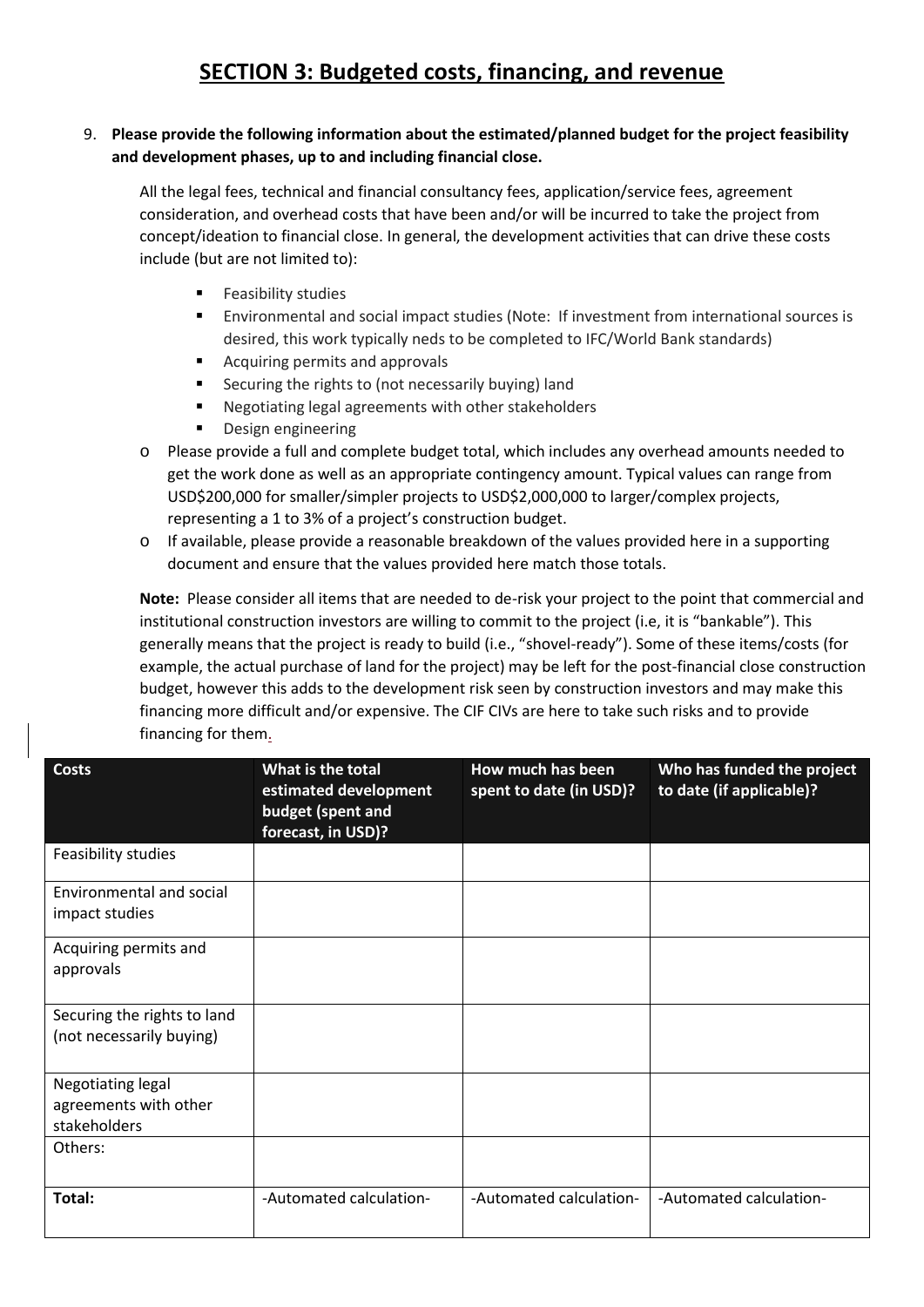**Of the total feasibility/development phase budget, how much are you looking to receive from the CIF Feasibility Fund (for feasibility stage and early development stage work) (in USD)?**

**Of the total feasibility/development phase budget, how much are you looking to finance using the CI Vehicles' Funds (for mid-development stage to financial close work) (in USD)?**

### **10. Please provide the following information about the estimated/planned budget for the project construction phase.**

All the costs that will be incurred to take the project from financial close to the first day of operation. The actual physical construction (I.e., EPC contractor) cost typically makes up the vast majority of this phase's budget, but it may include some other costs required before it can be built.

**a. What is the total estimated construction phase budget (in USD)?**

If available, please provide a reasonable breakdown of the values provided here in a supporting document and ensure that the values provided here match those totals.

### **b. What sources do you anticipate will be used to finance the construction phase (please indicate % for each, totalling to 100%)?** (Please refer below for options) This can consist of approximate values if not known/planned now and can change at a later date.

| Select source | Please indicate % of each source |  |  |
|---------------|----------------------------------|--|--|
|               |                                  |  |  |
|               |                                  |  |  |
|               |                                  |  |  |
|               |                                  |  |  |
|               |                                  |  |  |
|               |                                  |  |  |

#### **Reference: Q11 Source options**

- i. Project applicant equity:
- ii. Government entity (other than project applicant) equity:
- iii. Government entity (other than project applicant) loan/debt:
- iv. Government entity (other than project applicant) grant/contribution:
- v. Private sector (other than project applicant) equity:
- vi. Private sector loan/debt:
- vii. Grant facility (e.g. DFI) grant/contribution:
- viii. Other entities (please specify):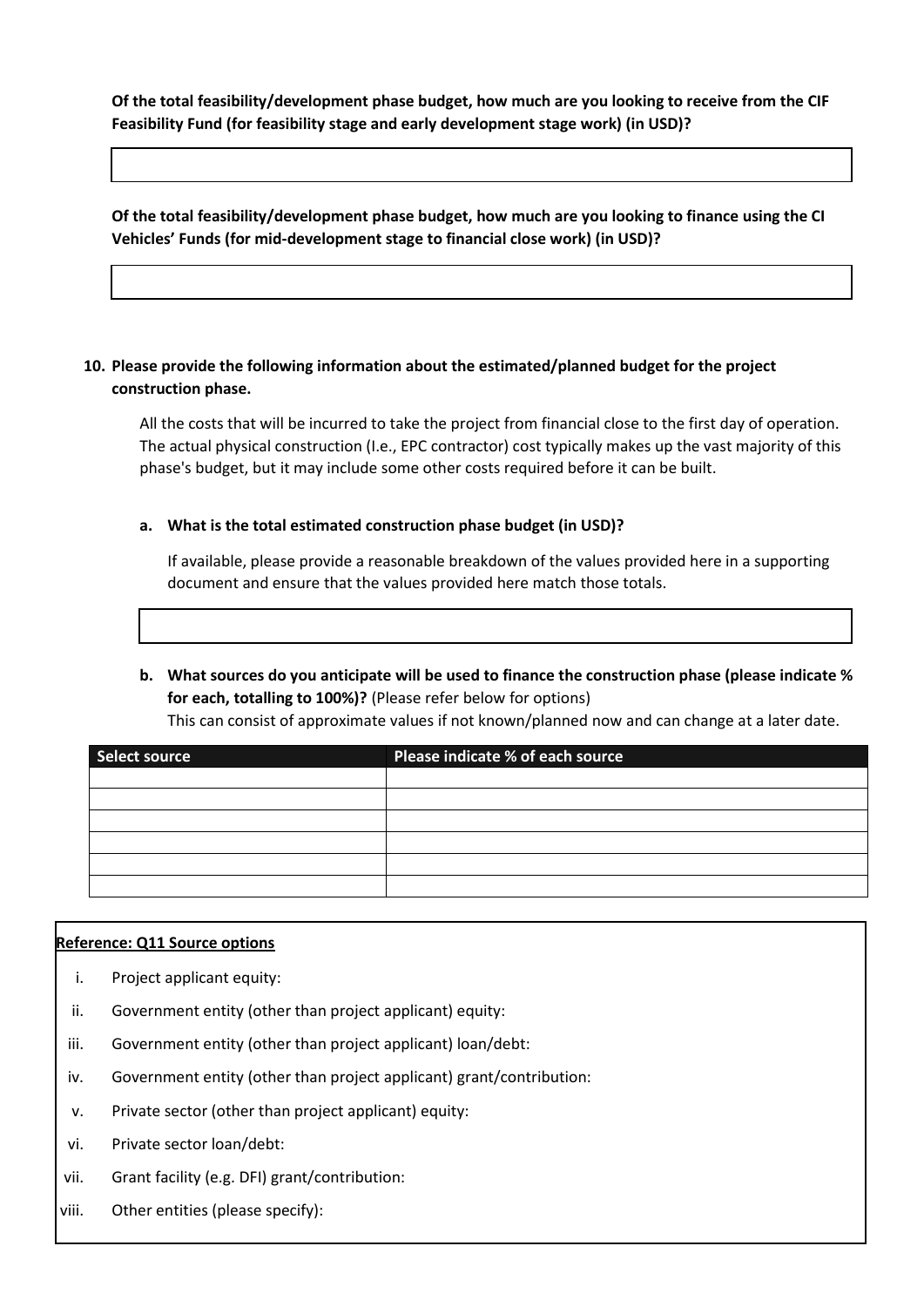**11. Please provide the following information about the estimated/planned budget for annual project operation, maintenance, and asset management.**

The "typical" costs that will be incurred per year to operate the project, which should include personnel and staff, mechanical maintenance, as well as back-office accounting and management.

- **a) What is the total estimated average annual operating budget (i.e., the average cost for one full year of operations) (in USD)?** 
	- **■** If available, please provide a reasonable breakdown of the values provided here in a supporting document and ensure that the values provided here match those totals.
	- Do not include "occasional" operating-stage costs, such as mid-life equipment replacement or project decommissioning/termination costs associated with the end of the project's life.
- **b) For project financing purposes, what is the expected term/operating lifetime for the project?** 
	- **Description:** I.e., although the project infrastructure may last/operate for longer, how many years will the initial operating contract be for (in years)?

Note: This question aims to capture the basic financial performance metrics of the project. Do not worry if you are unable to answer some of these questions with certainty. It is more important that we understand where you are in the process.

- **12. Please provide the following information about the estimated annual revenue the project will generate. Here, the term "revenue" means either the fees/fares collected directly from users by an operator (i.e., user-pays model) or payments made by government to an operator for providing/maintaining a service (i.e., government-pays model).**
	- **a) Please describe the mechanism/business model by which the project will generate a financial return for private investors, including whether it is a government-pays or user-pays model, or a combination of the two (e.g., user fees with government-guaranteed minimum revenue).** (max. 250 words)

Examples:

#1 - A public entity engages a private operator to construct, operate, and maintain a toll road. The operator revenue is derived by the collection of toll fees (user-pays), however the public entity sets the prices and guarantees a minimum level of revenue (government-pays if needed). The annual revenue is therefore determined as the toll fee per user times the number of users per year, subject to a minimum.

#2 - A public entity engages a private operator to construct and maintain a public park. The operator revenue is derived solely by a flat fee paid by the public entity (government-pays), perhaps contingent on meeting certain levels of service. While the annual revenue is therefore a set value, there is an expected number of park users per year, and the cost per user can be determined.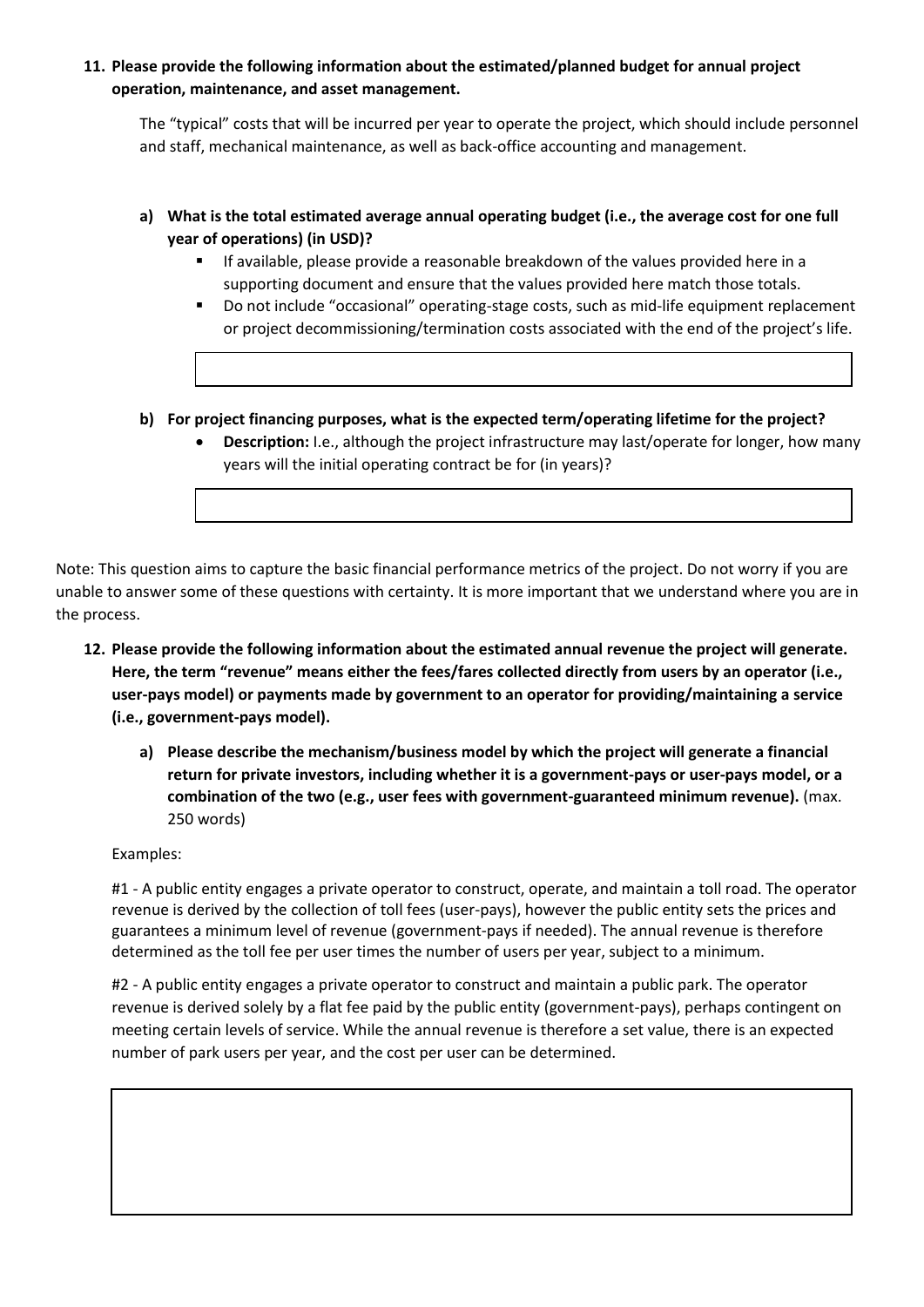**Note:** Questions 12b-d are based on the relationship:

**Total annual revenue = (cost per user) (# of users per year)**

**OR**

**Total annual revenue = (cost per unit of good) (# of units of good produced per year)**

or some variation of either depending on your particular business model.

- **b) What is the expected fee/fare/cost per user/customer OR the expected cost per unit of good being produced (in USD per user/unit)?**
- **c) How many users/customers OR units of good produced do you expect per year?**
- **d) What is the estimated total annual revenue (coming from either government payments or user fees) (in USD)?**
- **e) What is the estimated resulting internal rate of return (IRR) for the project as a whole (%)? If this has not been calculated in a financial model, what do you think it will be/is reasonable?**
- **f) What is the estimated resulting IRR for equity investors (%)? If this has not been calculated in a financial model, what do you think it will be/is reasonable?**
	- **i.** Attach file: **Provide study/financial model to justify fair return (IRR) to the equity investor (mention input from eligibility form)**

Drop file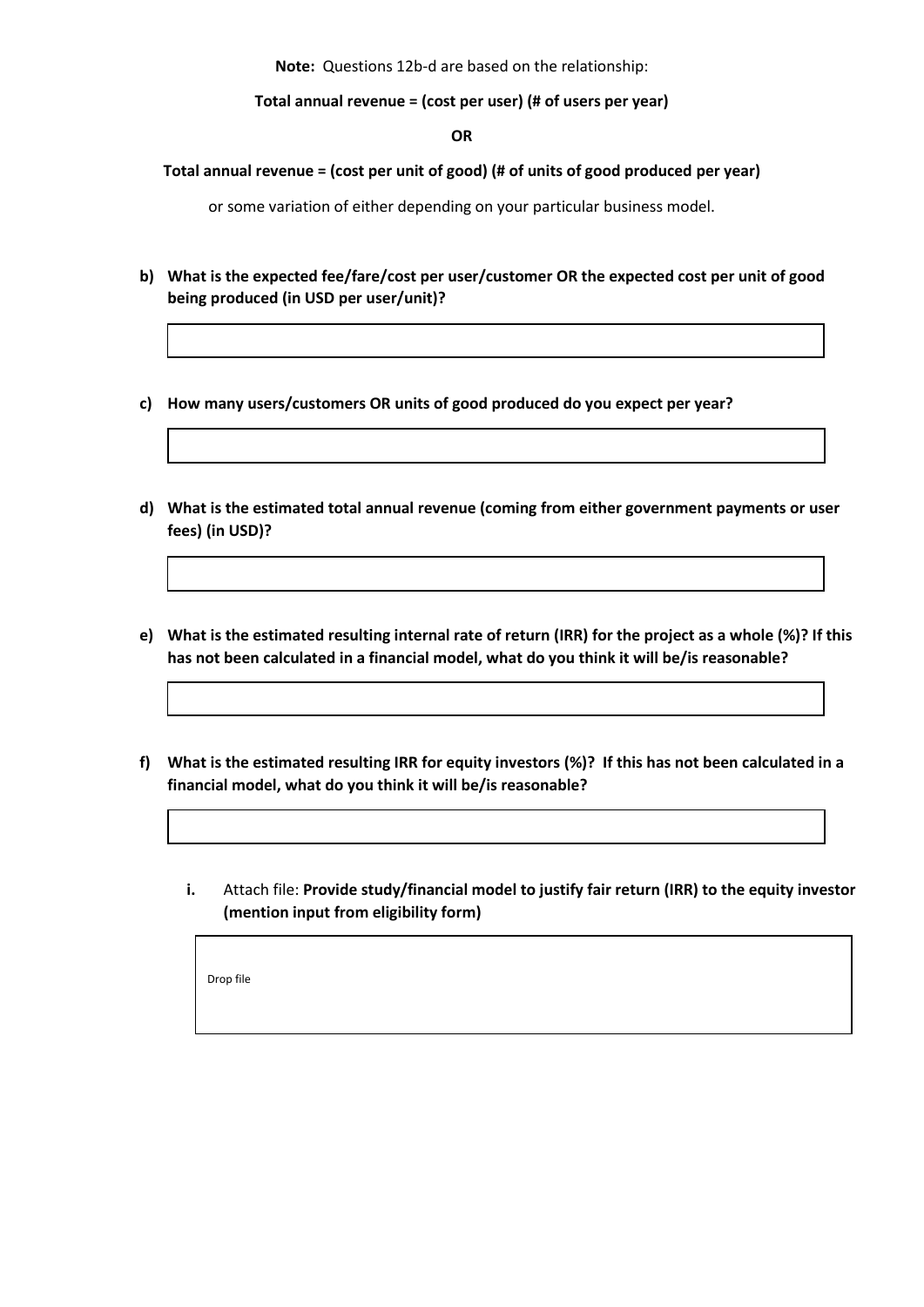# **SECTION 4: Project schedule**

**13. Please provide the following information for each major project development task listed. Note:** Do not worry if you have not started many of the items listed. It is more important that we understand what is needed and how long it will take to attain the items.

| Project<br>development task                                                       | <b>Description</b>                                                                                          | <b>Start date</b><br>(estimated<br>future or<br>actual past) | $\%$<br><b>Completion</b><br>(Nearest<br>25%) | <b>End date</b><br>(estimated<br>future or<br>actual past<br>if<br>completion<br>is 100%) | <b>Describe the status OR</b><br>the reason why the item<br>is not needed, or<br>anything else that is<br>pertinent |
|-----------------------------------------------------------------------------------|-------------------------------------------------------------------------------------------------------------|--------------------------------------------------------------|-----------------------------------------------|-------------------------------------------------------------------------------------------|---------------------------------------------------------------------------------------------------------------------|
| Feasibility<br>studies/business<br>case                                           | <b>Technical and financial</b><br>studies justifying that<br>the project makes<br>sense                     |                                                              |                                               |                                                                                           |                                                                                                                     |
| Development plan                                                                  | The work plan, scope,<br>budget, and schedule<br>for developing the<br>project                              |                                                              |                                               |                                                                                           |                                                                                                                     |
| <b>Identification and</b><br>securing of rights to<br>all needed lands            | Lands to be purchased<br>or leased for the<br>project.                                                      |                                                              |                                               |                                                                                           |                                                                                                                     |
| <b>Environmental and</b><br>social impact<br>assessment/study<br>(ESIA)           | Work/study generally<br>needed to obtain<br>environment-related<br>permits and<br>approvals.                |                                                              |                                               |                                                                                           |                                                                                                                     |
| <b>Local community</b><br>consultation and<br>impact mitigation<br>plan/agreement | Following from ESIA,<br>agreements to<br>mitigate social impacts<br>and improve local<br>project acceptance |                                                              |                                               |                                                                                           |                                                                                                                     |
| <b>Regulatory permits</b><br>and approvals                                        | As needed by<br>authorities to allow<br>construction and<br>operation to begin                              |                                                              |                                               |                                                                                           |                                                                                                                     |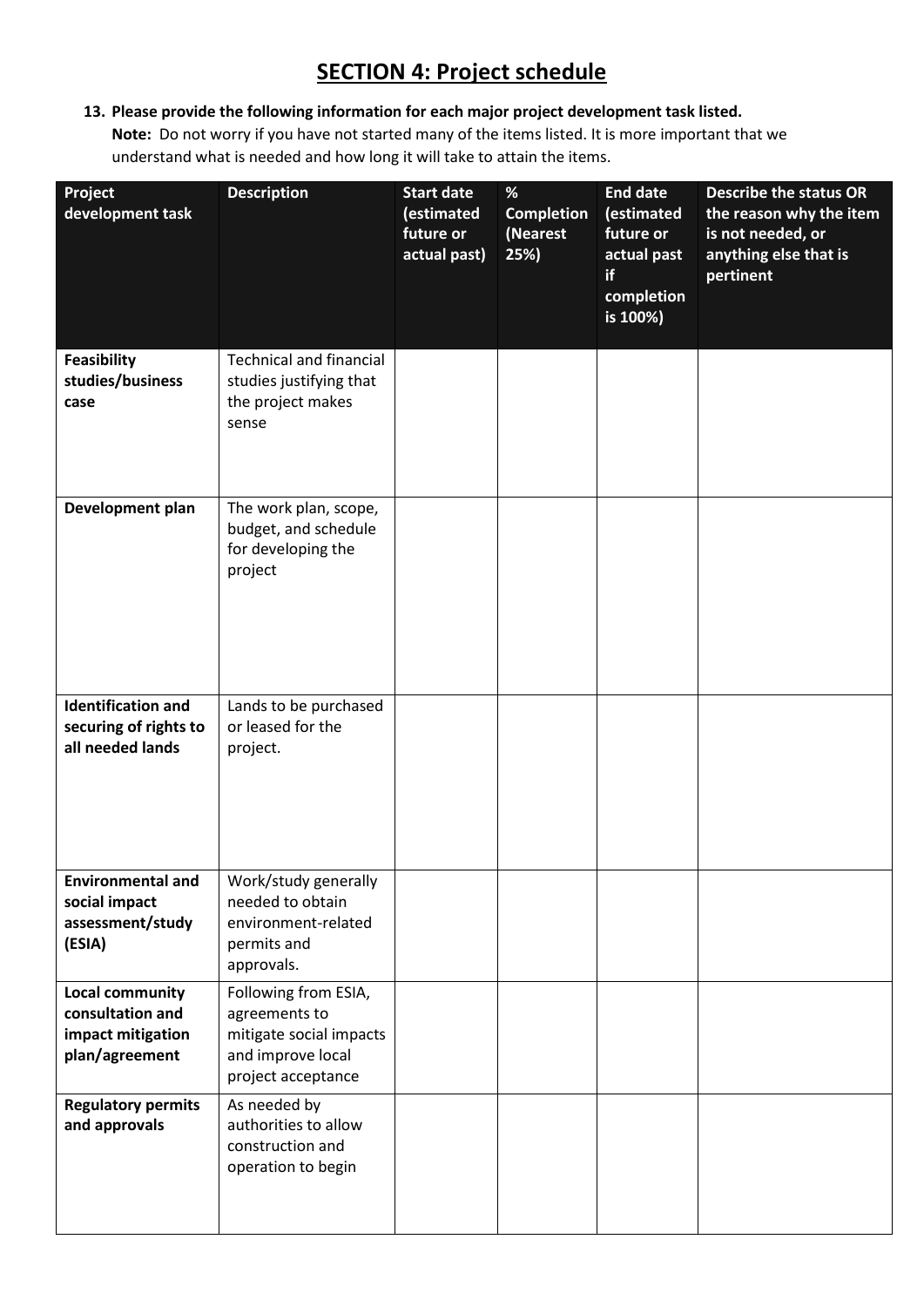| Government           | Related to              |  |  |
|----------------------|-------------------------|--|--|
| support              | financial/sovereign     |  |  |
| agreement(s)         | guarantees, tax relief, |  |  |
|                      |                         |  |  |
|                      | equipment               |  |  |
|                      | importation waivers,    |  |  |
|                      | etc.                    |  |  |
|                      |                         |  |  |
|                      |                         |  |  |
|                      |                         |  |  |
|                      |                         |  |  |
|                      |                         |  |  |
|                      |                         |  |  |
| Design/engineering   | Completed to a          |  |  |
| plans and            | degree of specification |  |  |
|                      |                         |  |  |
| equipment list       | appropriate             |  |  |
|                      | to/required for         |  |  |
|                      | construction tendering  |  |  |
| <b>Business</b>      | Depending on the        |  |  |
| agreements.          | project promoter type   |  |  |
| i.                   | and business model,     |  |  |
| Concession/PPP/off-  | these agreements        |  |  |
|                      | (and counterparties)    |  |  |
| taker agreement      |                         |  |  |
|                      | may be independent      |  |  |
| ii. EPC/construction | or combined in a        |  |  |
| contractor           | variety of ways.        |  |  |
|                      | Regardless of           |  |  |
| agreement            | the approach, each      |  |  |
| iii.                 | will need to be in      |  |  |
| Operational/O&M      | place in a form         |  |  |
| provider agreement   | approved by the         |  |  |
|                      |                         |  |  |
|                      | project                 |  |  |
|                      | financing/lending       |  |  |
|                      | syndicate prior to      |  |  |
|                      | financial close.        |  |  |
|                      |                         |  |  |
| <b>Other</b>         | Please describe any     |  |  |
|                      | other major project     |  |  |
|                      | development task        |  |  |
|                      |                         |  |  |
|                      |                         |  |  |
|                      |                         |  |  |
|                      |                         |  |  |
|                      |                         |  |  |
|                      |                         |  |  |
|                      |                         |  |  |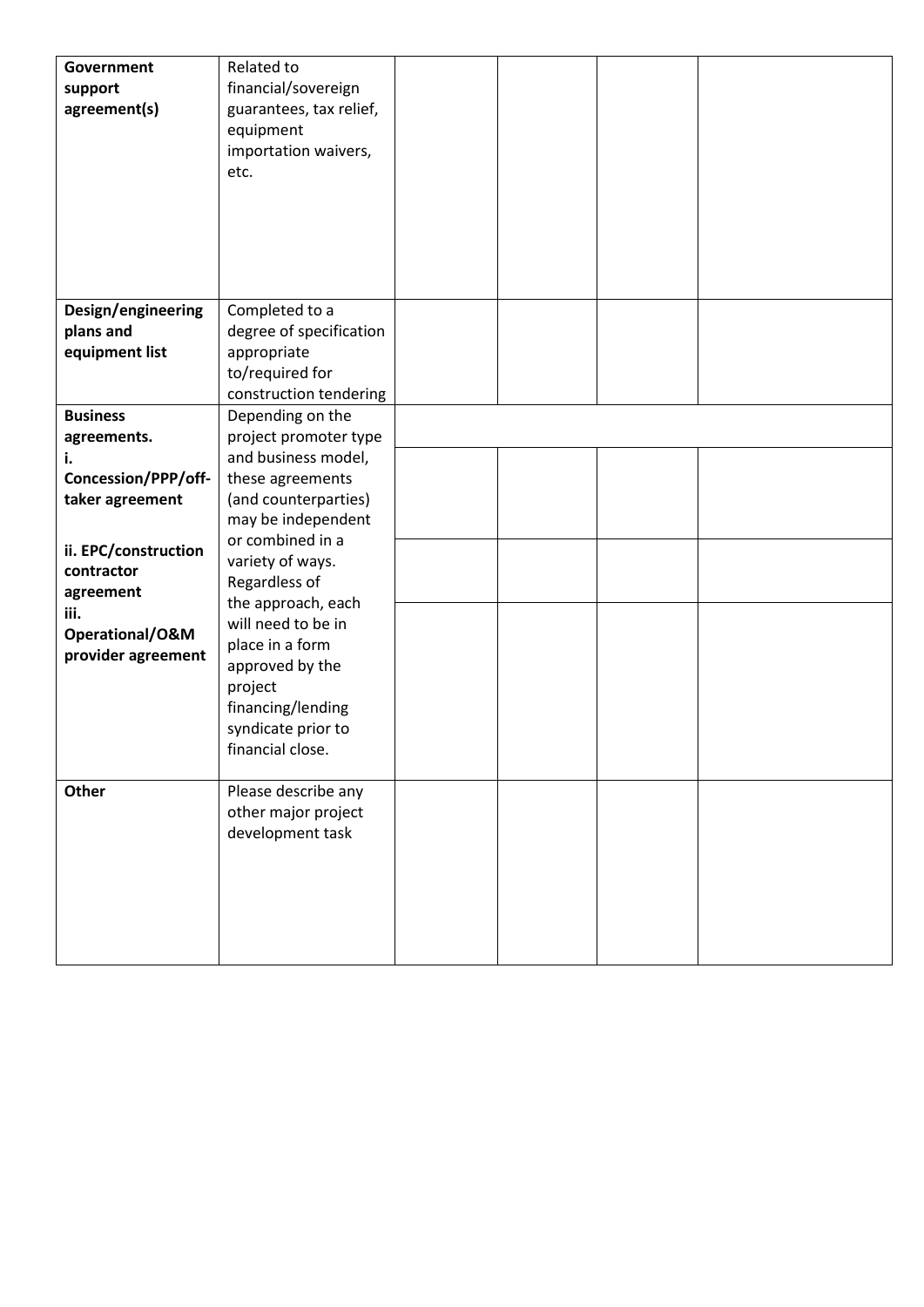**14. Please list all known regulatory permits and approvals required from local, state, and national bodies that are required prior to authorities allowing construction to begin.** 

Generally, this includes any document that provides the project the right to use the land, air, or water associated with or impacted by the project.

- o **Examples:** Typical examples include environmental impact approvals or the right to use lands or water controlled/regulated by other government entities. Please consider and include items even if they are directly within your/the promoter's control, such as, for example, a municipal government promoter requiring approval from its own municipal council.
- o **Note:** Most infrastructure projects require at least a few permits and approvals from different government regulating entities or Authorities Having Jurisdiction.

| Indicate<br>government<br>(e.g., local, state,<br>national, other) | Name of permit/approval | <b>Description/comments</b> |
|--------------------------------------------------------------------|-------------------------|-----------------------------|
|                                                                    |                         |                             |
|                                                                    |                         |                             |
|                                                                    |                         |                             |
|                                                                    |                         |                             |
|                                                                    |                         |                             |
|                                                                    |                         |                             |
|                                                                    |                         |                             |
|                                                                    |                         |                             |

#### **15. Please provide the expected construction start date.**

**16. Please provide the expected commercial operation date/start date of operation.**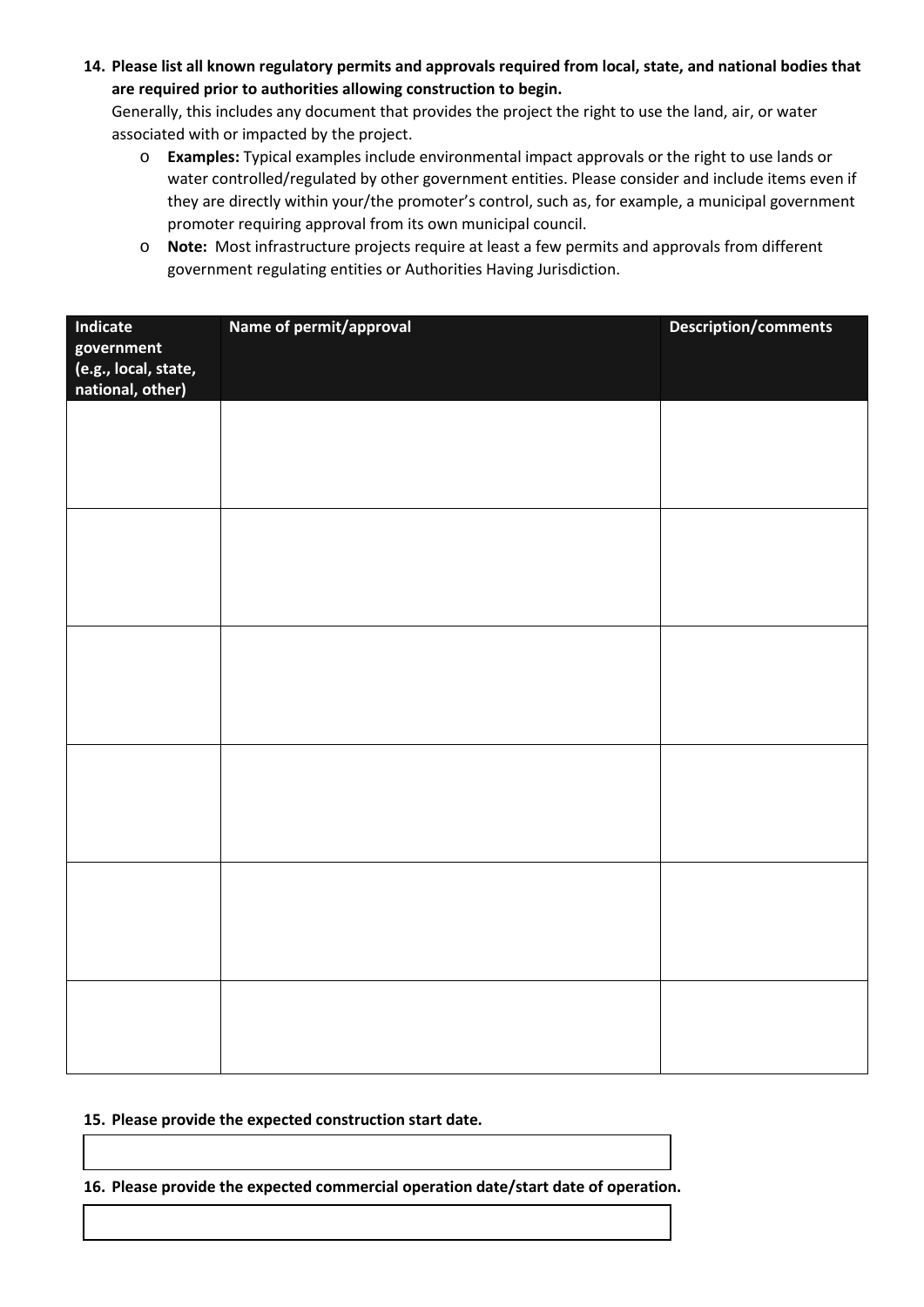# **SECTION 5: Project Risks**

- **17. Please describe all risks that are reasonably potentially applicable to your project.** (Refer below options)
	- o **Description:** All projects bear at least a few different types of risk throughout their development, construction, and operation phases. These may include technical, financial, cost, legal, regulatory, political, operational, social, market, or other types of risk.

| <b>Risk Item</b> | <b>Risk type</b> | <b>Risk probability</b> | <b>Risk Impact</b> | Risk description (max.<br>200 words) | <b>Mitigation plan</b><br>(max. 250<br>words) |
|------------------|------------------|-------------------------|--------------------|--------------------------------------|-----------------------------------------------|
| Change of        |                  |                         |                    |                                      |                                               |
| government       |                  |                         |                    |                                      |                                               |
| (mandatory item) |                  |                         |                    |                                      |                                               |
|                  |                  |                         |                    |                                      |                                               |
|                  |                  |                         |                    |                                      |                                               |
|                  |                  |                         |                    |                                      |                                               |
|                  |                  |                         |                    |                                      |                                               |
|                  |                  |                         |                    |                                      |                                               |
|                  |                  |                         |                    |                                      |                                               |
|                  |                  |                         |                    |                                      |                                               |
|                  |                  |                         |                    |                                      |                                               |
|                  |                  |                         |                    |                                      |                                               |
|                  |                  |                         |                    |                                      |                                               |
|                  |                  |                         |                    |                                      |                                               |

### **Reference Q18 Options:**

Risk type options:

- Operational
- Institutional
- Legal
- Regulatory
- Market
- **■** Liquidity
- Financial
- Other

Risk probability options:

- Very likely (80-100%)
- Likely (60-80%)
- Possible (40-60%)
- Unlikely (20-40%)
- Very Unlikely (0-20%)

#### Risk Impact options:

- Negligible
- Minor
- Moderate
- Significant
- Severe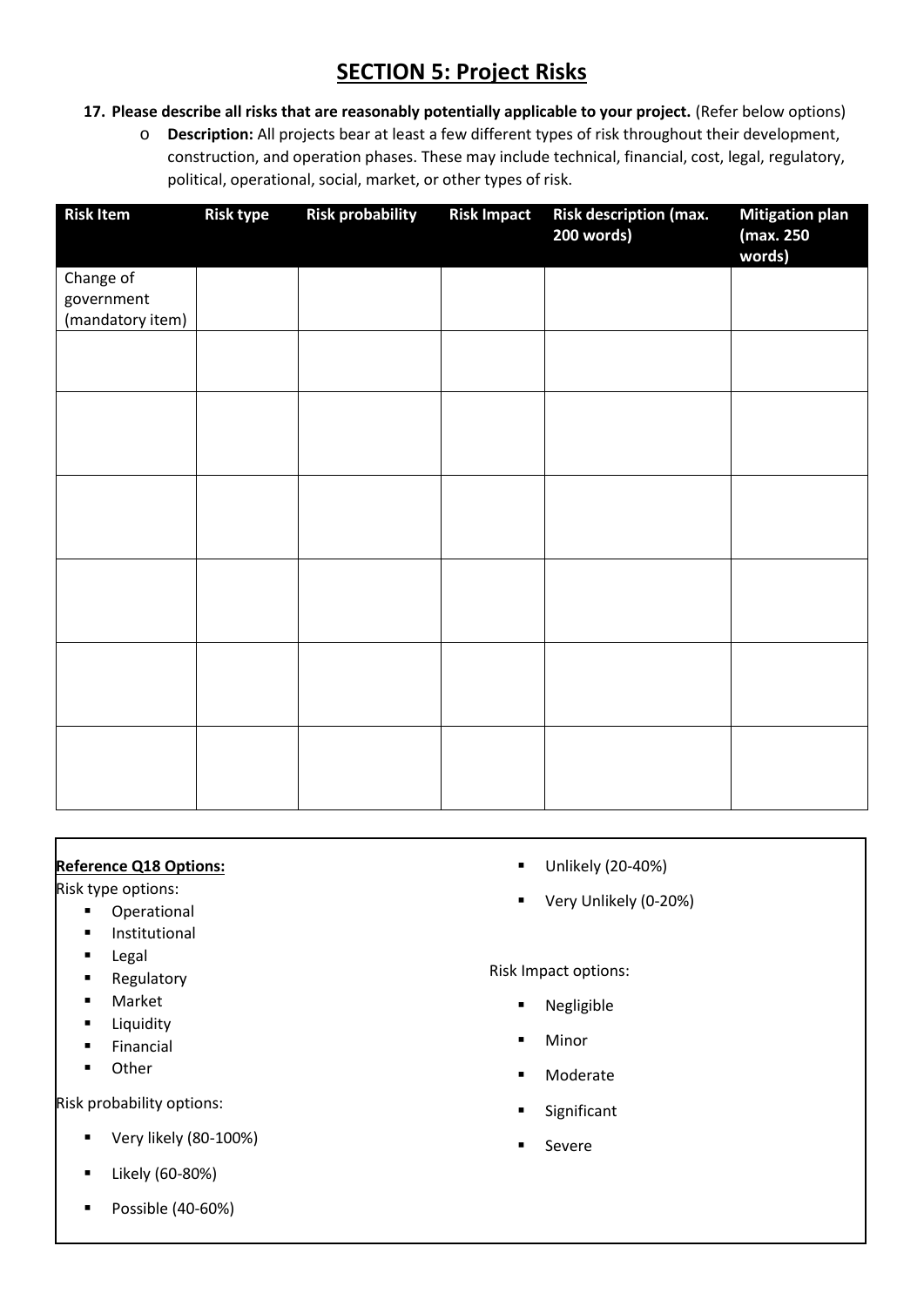## **SECTION 6: Government support**

18. **Other than any direct project funding from government sources that you identified in Questions #10 or #11, has your project been officially recognized/supported/endorsed in a positive light at the municipal, state, and/or national levels?** (max. 500 words)

Examples include inclusion/recognition of the project in official plans, general promotion/advertising of the project, and indirect financial support such as tax/regulatory incentives and/or credit support guarantees. Please describe.

o Note: I**f you are a government entity, we are particularly interested in support by levels of government other than your own.**

19. Whether identified in Question #19 as having been already provided or not, h**ow would you rate the project's need for the following government-sponsored support mechanisms in order to be successful?**

|                                         | <b>Essential</b> | Welcome     | <b>Not</b><br>necessary | <b>Justification (max. 200 words)</b> |
|-----------------------------------------|------------------|-------------|-------------------------|---------------------------------------|
| Tax incentives                          | $\mathsf O$      | $\mathsf O$ | ${\mathsf O}$           |                                       |
| Regulatory incentives                   | $\mathsf O$      | $\mathsf O$ | $\mathsf O$             |                                       |
| Financial/payment<br>guarantees         | $\mathsf O$      | $\mathsf O$ | $\mathsf O$             |                                       |
| <b>Equipment importation</b><br>waivers | $\mathsf O$      | $\mathsf O$ | $\mathsf O$             |                                       |